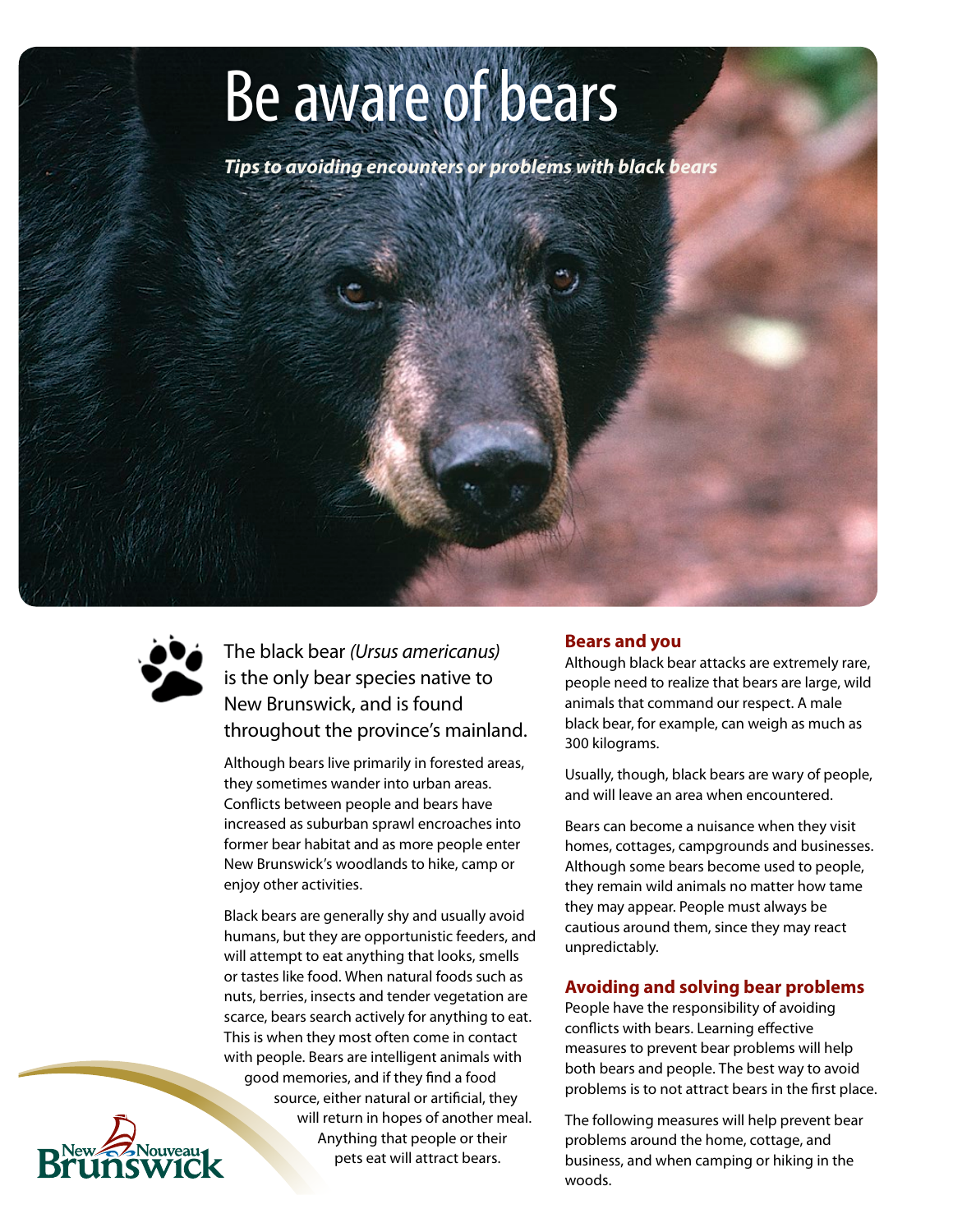The best way to avoid problems is to not attract bears in the first place.



# **At your home, cottage or business**

Bears are attracted to homes, cottages and businesses mainly by garbage and bird feeders. Pet food, charcoal grills, fruit trees and gardens also attract them. Once a bear finds food around your home, it will likely return.

You should never feed a bear, as the animal will then associate people with food, and may become a problem. Once a bear becomes accustomed to receiving food from people its aggressiveness can lead to personal injuries or property damage. Once this occurs, the animal is either relocated to an unfamiliar environment where its chance of survival decreases, or it is destroyed.

#### **To minimize bear problems on your property:**

- reduce garbage odours. Rinse food cans and wrappers before disposal;
- do not leave pet food outside;
- compost only vegetable scraps; never compose meat or fish;
- keep odorous scraps such as meat and fish in your freezer until garbage pickup day;
- wash garbage cans regularly, and use lime or baking soda to reduce odours;
- keep garbage cans in a bear-proof container or in a closed garage until the morning of pickup;
- remove bird feeders (especially those with suet) by early April, as bears come out of hibernation in spring and are particularly hungry;
- keep barbecue grills and picnic tables clean; and
- use energized electric fencing to keep bears out of beehives, gardens, fruit trees and berry patches.

*Note: these tips on pet food, bird feeders and garbage handling are also effective in reducing problems with raccoons, skunks, coyotes and foxes, which are a more common nuisance than bears.* 

Remember: the presence of barking dogs, bright lights and noisemakers will sometimes discourage bears from coming into an area.

If a bear does come into your yard, don't panic. Don't shoot it, and don't approach it.

Wildlife experts say that we need to learn to tolerate and live with bears. Many bears are killed or injured when not causing problems; sometimes they are simply travelling through an area.

Most bears fear people, and will leave when they see you. However, if a bear woofs, snaps its jaws, slaps the ground or brush, or bluff charges, then you are too close. If you find yourself in this situation, back away slowly, go inside and wait for the bear to leave. If you have a dog, do not let it outside.

#### *If a bear refuses to leave:*

- make loud noises, or throw something to scare it away; and
- always allow it an escape route.

#### *If a bear is in a tree:*

- leave it alone. The bear will usually go away when it feels safe;
- have people leave the area; and
- remove your dog from the area.

#### **At your campsite**



You may encounter a bear when outdoors, especially while camping. If you do, remain calm — do not panic.

Seeing bears can be enjoyable, and should be viewed as an opportunity to see one of New Brunswick's more secretive wildlife species. Most black bears have an instinctive fear of humans, and once aware of your presence, they will quickly leave the area. Having a bear in camp, however, can lead to problems. If a problem becomes serious, the bear may have to be killed unnecessarily.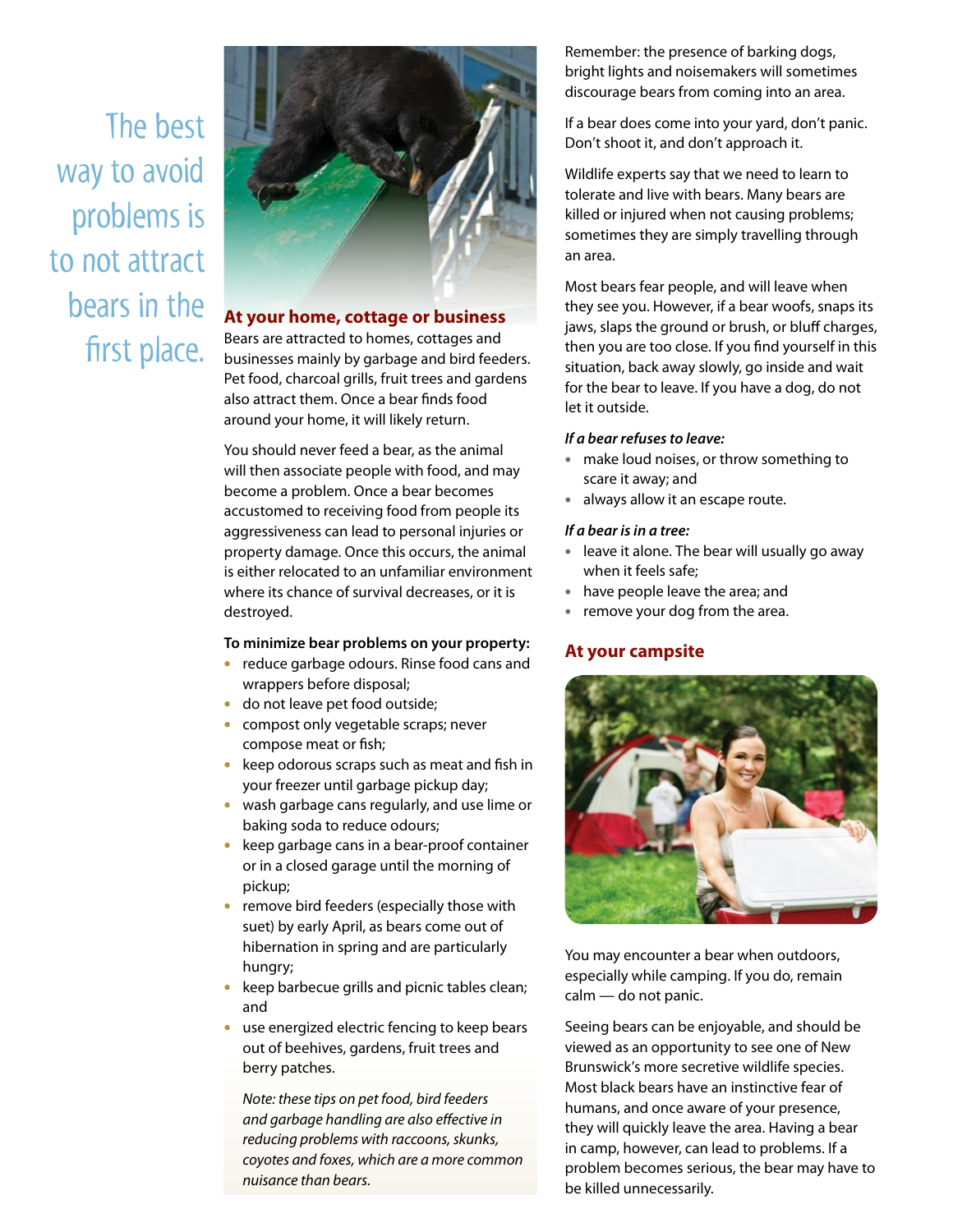# Most black bears have an instinctive fear of humans, and once aware of your presence, they will quickly leave the area.

#### **To reduce the chances of bear problems while camping:**

- move to another campsite if fresh signs of a bear are present;
- separate cooking/eating and sleeping areas if you are camping with only a sleeping bag or tent;
- never have food in your tent;
- use canned and dried foods to minimize food odours;
- store food out of a bear's reach by hanging it at least three metres above ground between two trees, or store it in the trunk of a car;
- use air-tight or bear-proof containers to store food;
- burn waste paper in your campfire;
- do not burn or bury food scraps; and
- remove all garbage and fish remains from camp every evening.

If you are at a campground where trash is collected at each site, all food scraps should be stored inside your vehicle following the last pickup of the day.

#### *If a bear comes into camp:*

- do not feed it;
- scare it away by making loud noises, banging pans, yelling, or using an air horn;
- don't be gentle chase it away; and
- throw rocks or pieces of firewood, or use a slingshot.

Bears may make threatening sounds, stand upright or possibly bluff charge. These actions are signs that you are too close. Bluff charges can be unnerving. However, it is rare that a bear cannot be chased away.

Bears feel threatened if suddenly surprised, but most will leave if they are aware of human presence in the vicinity.





## **Hiking or other outdoor activities**

**To avoid bear encounters in the woods:**

- stay alert when hiking, and watch the trail ahead;
- carry noisemakers such as bells or cans with rocks inside;
- hike in a group whenever possible;
- avoid food sources such as berry patches;
- be especially alert when travelling during strong, gusting winds, as most animals will not be able to hear or smell you in advance;
- keep all dogs on a leash. Sometimes dogs chase bears, but the dog may also run back to its owner with the bear in pursuit;
- always keep young children within sight when hiking or picking berries. With their small size and high-pitched voices, children are a curiosity to many animals, and are not as intimidating as adult humans.
- don't get too close if trying to photograph bears. Use a telephoto lens;
- try and maintain a distance of at least 100 metres between yourself and any bear you may see. Don't try to approach any closer; and
- never approach a bear cub that appears abandoned. The mother is likely nearby.

#### *If a black bear approaches you:*

- do not play dead. Playing dead may work well when dealing with female grizzly bears with cubs, but is not effective and should never be used with black bears;
- speak in a loud voice so that the bear recognizes you as a human;